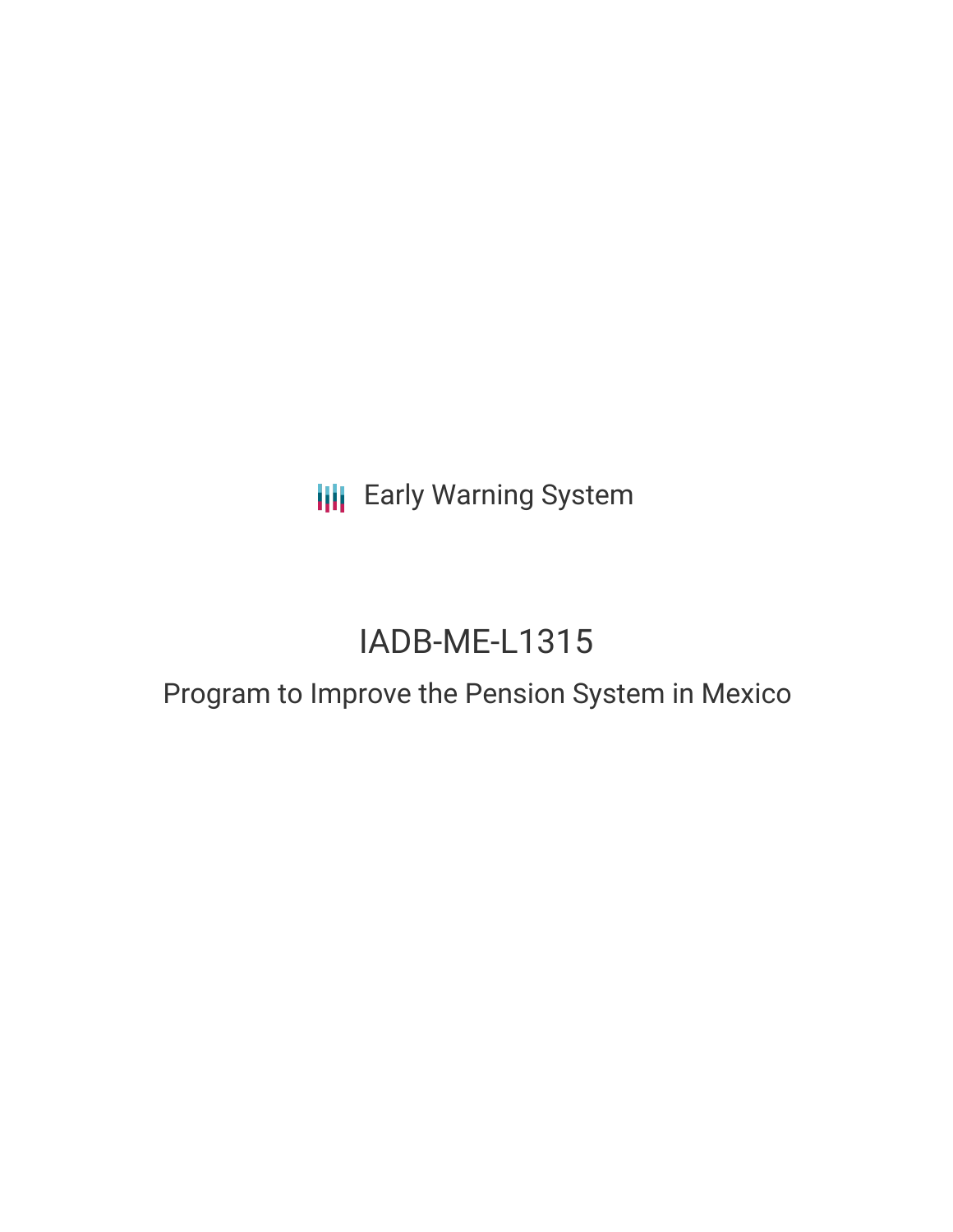

### **Quick Facts**

| <b>Countries</b>               | Mexico                                 |
|--------------------------------|----------------------------------------|
| <b>Financial Institutions</b>  | Inter-American Development Bank (IADB) |
| <b>Status</b>                  | Proposed                               |
| <b>Bank Risk Rating</b>        | U                                      |
| <b>Borrower</b>                | <b>Government of Mexico</b>            |
| <b>Sectors</b>                 | Law and Government                     |
| <b>Investment Type(s)</b>      | Loan                                   |
| <b>Investment Amount (USD)</b> | \$700.00 million                       |
| <b>Project Cost (USD)</b>      | \$700.00 million                       |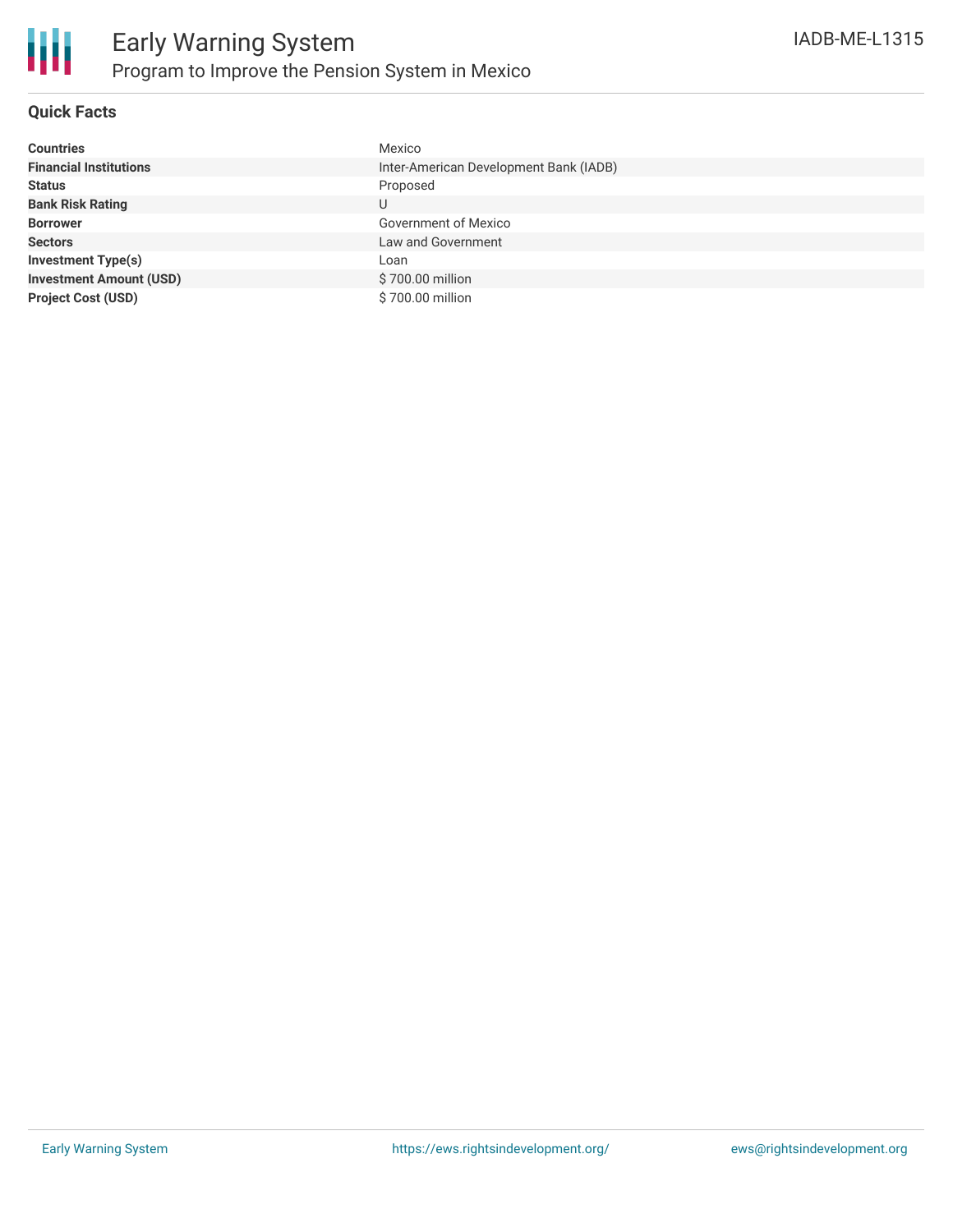

### **Project Description**

The general objective of the program is to reduce the economic vulnerability of older adults in Mexico. The specific objectives are: (i) to improve the coverage and benefits of the PNC system; and (ii) improve the coverage, sufficiency, and equity of the benefits obtained by PC systems.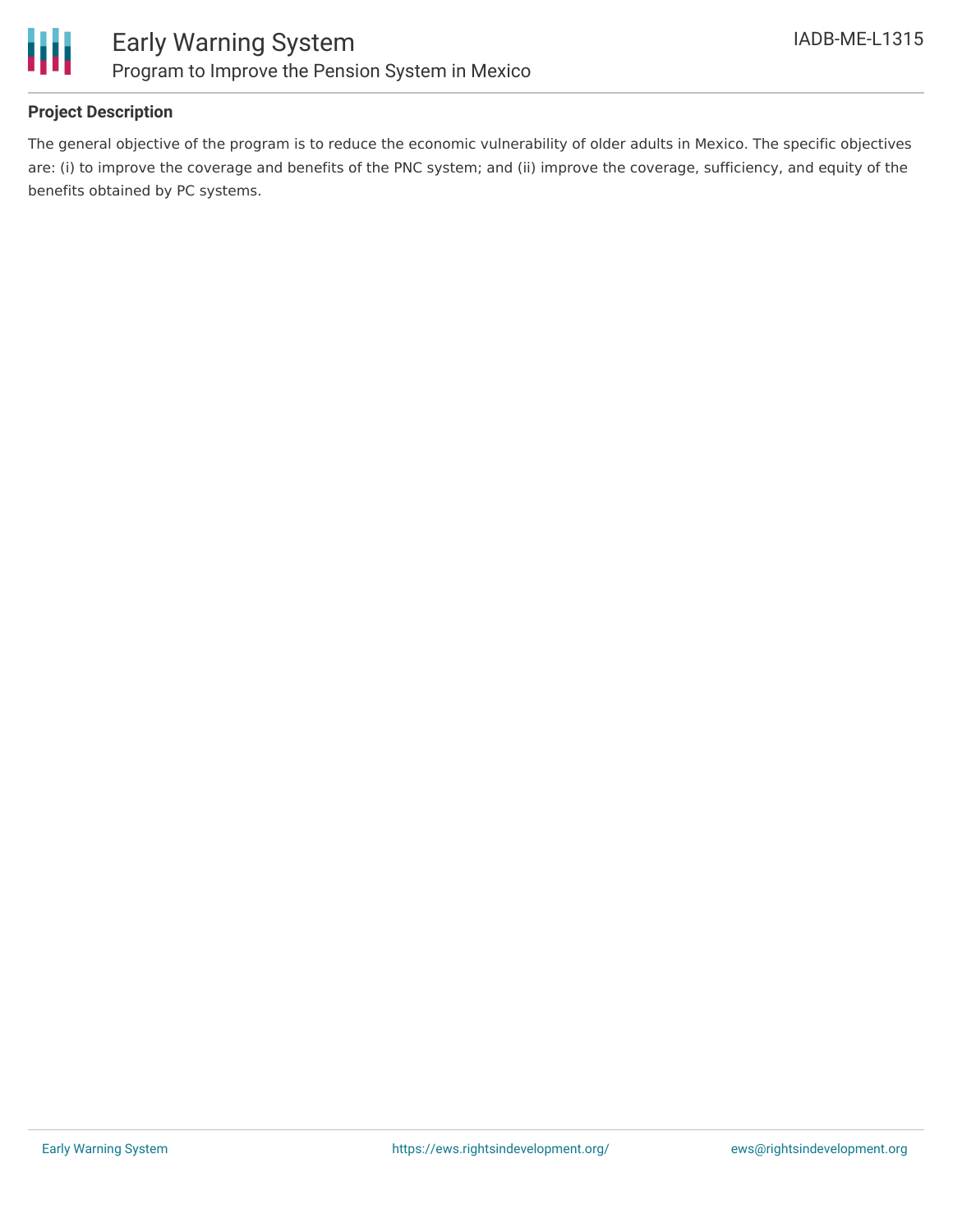

### Early Warning System Program to Improve the Pension System in Mexico

### **Investment Description**

• Inter-American Development Bank (IADB)